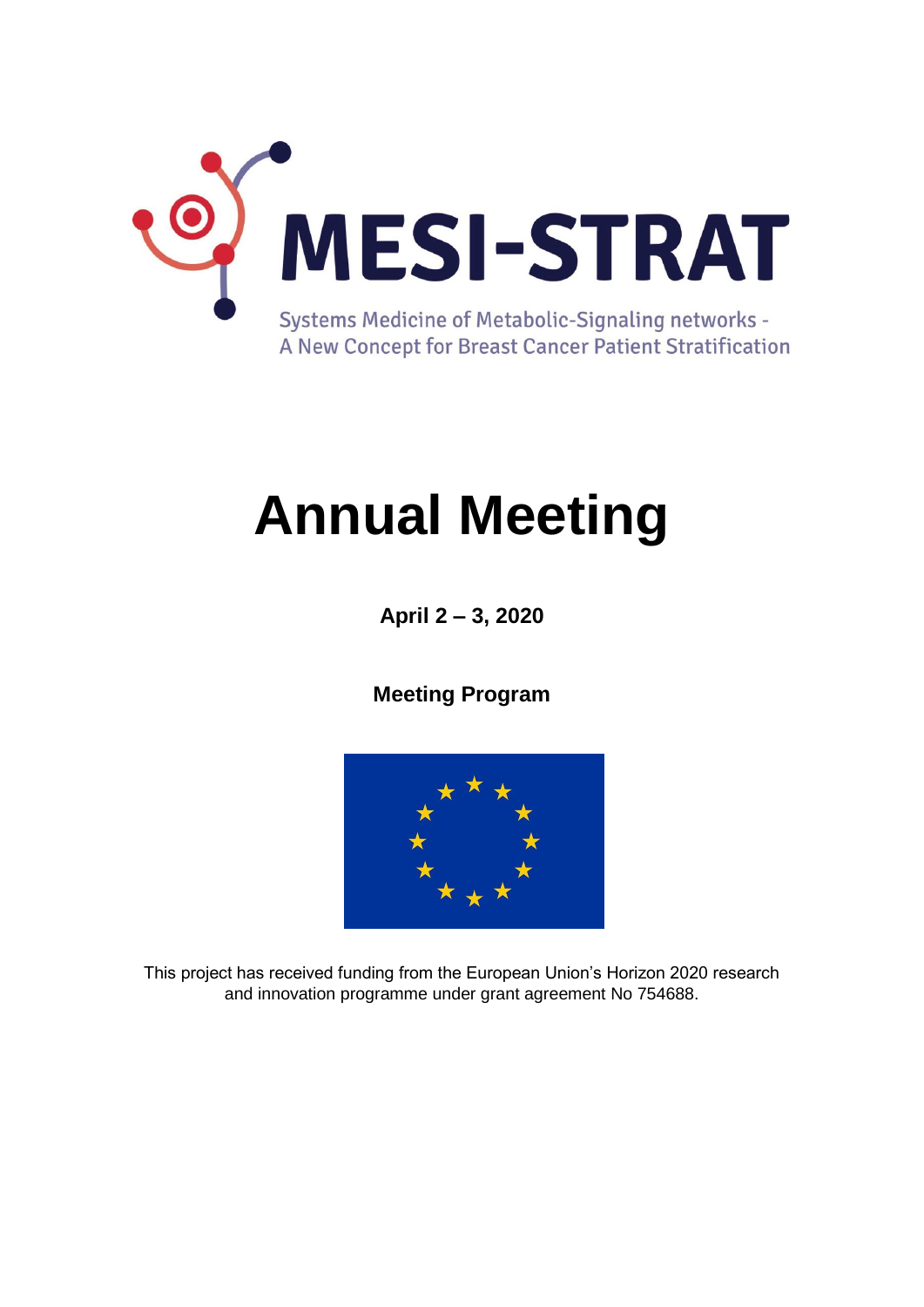Dear MESI-STRAT partners and advisory board members,

It is our great pleasure to welcome you to our first virtual MESI-STRAT Annual Meeting. Although we are used to videoconferences, connecting so many people over two days is new to us as well.

We warmly thank our advisory board members Dr. Andreas Raue, Dr. Gerburg Wulf, Dr. Pernette Verschure, Prof. emerita Anne-Lise Borresen-Dale, and Ellen Verschuur for joining our meeting and we look very much forward to their valuable input and in depth discussions.

A special welcome goes to our project officer Dr. Laia Quirós Pesudo who kindly joins our meeting. During these challenging times of the Corona pandemic, this is an exceptional expression of dedication and support for MESI-STRAT. We are very much looking forward to fruitful discussions and we thank the European Commission for her advice on the navigation of MESI-STRAT through the current challenges.

One year ago, we all met in Heidelberg. Since then a lot has happened, both our clinical trials have started, and experimentalists as well as modelers now all work intensely on their tasks. In October 2019, the Executive Board convened in Norway. Since then, much work has focused on our deliverable "The first MESI model parametrized for patient samples" which now approaches its finalization. Further upcoming milestones and deliverables in 2020 will build on our first MESI-model and relate to the prediction and development of markers for patient subgroups. Almost halfway through our project, this is a good moment to jointly discuss our progress and receive in depth input from our advisory board, to plan our next steps and to recognize and exploit arising opportunities.

A special challenge is currently being imposed on us by the COVID-19 pandemic, which affects the work at all partner sites. We continue to be in touch with all partners to manage this situation; our meeting will provide an opportunity for further exchange on the implications for our project and the necessary mitigation measures. This will also be on the agenda of the General Assembly, which convenes on April 2.

We will dedicate the morning of our first day to updates on the progress in our different work packages. The work package leaders will give an overview of the work done in the last year as a basis for subsequent discussions and refinement of our action plans. After lunch, the PIs will retreat for the General Assembly and take several management decisions. The *MESI-STRAT NextGen* participants will convene with the advisory board for the first workshop session on current challenges and opportunities in MESI-STRAT. Two parallel workshops will focus on (1) the integration of small scale modeling and large scale data mining; and (2) the validation of computational model predictions in preclinical models and patient cohorts. In a second workshop session, *MESI-STRAT NextGen* will present their results and ideas to the MESI-STRAT PIs to develop them further and integrate them with our planning for the next year. Please note our suggested assignment of participants to each workshop and let us know in case you would like to switch to the other group.

The second day will start with communication achievements and challenges, and a reminder on data sharing guidelines. Afterwards we will hear short presentations about the action plans developed in the two workshops, followed by in depth discussions in the plenum on their implementation and alignment with our ongoing work. Afterwards, the PIs retreat to take the related decisions. In the afternoon, a hands-on workshop on how to use MESI-SEEK and our newly developed MESI-STRAT data share point will give the opportunity to ask questions and discuss practical issues with our data scientists.

We look very much forward to an enjoyable meeting with fruitful and exciting discussions.

Best wishes, Kathrin Thedieck and Petra Engele

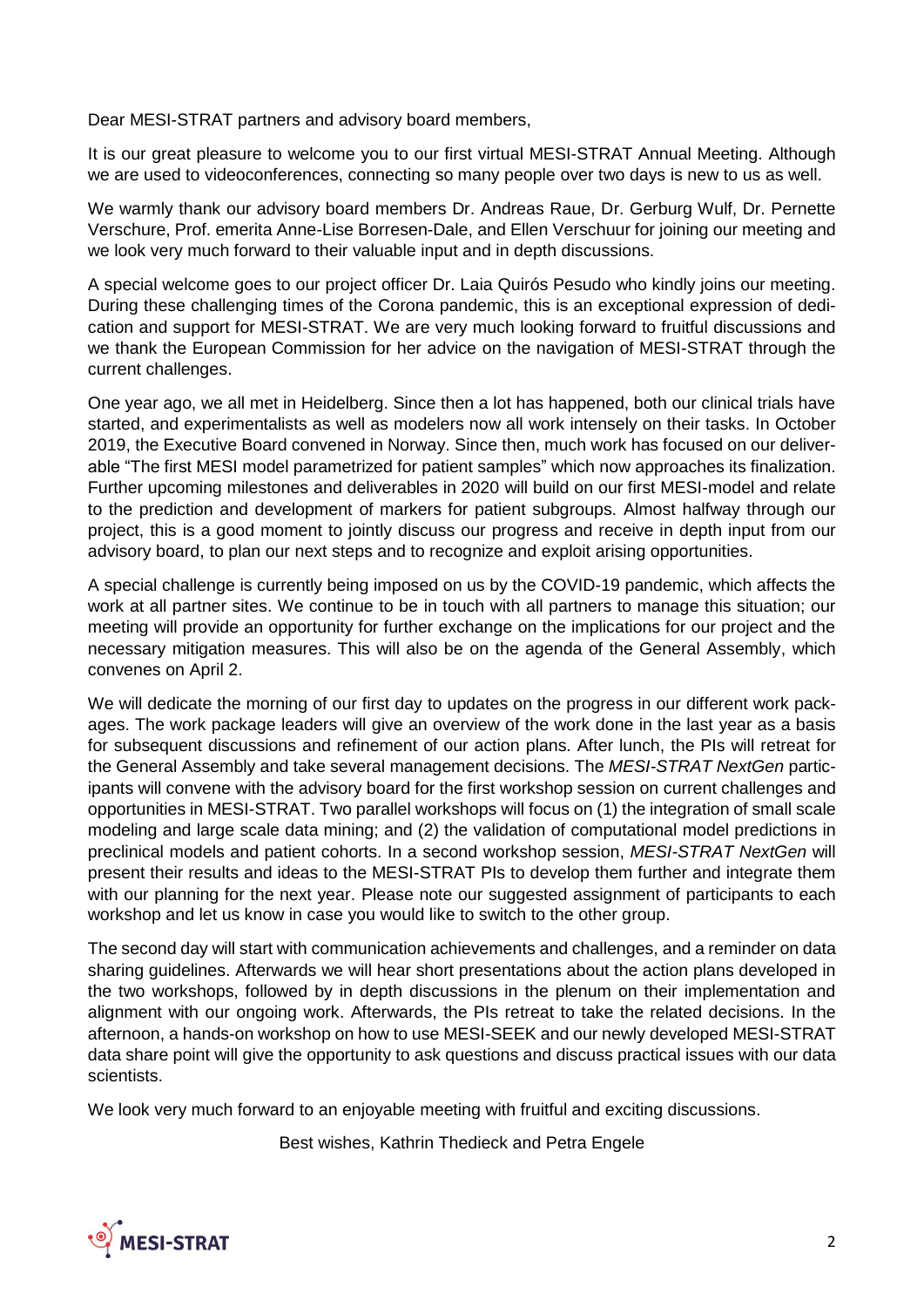## **Practicalities**

- 1. Link to our Adobe Connect Meeting:<http://uibk.adobeconnect.com/mesistrat/>
- 2. If possible download the application and do not join via your browser
- 3. Sign in with your full name, organization, and role [e.g. Alexander Heberle (UIBK, PostDoc)]
- 4. Select "Connect My Audio" after entering the meeting room.

| uibk     | Meeting | Layouts | Pods | Audio |  |  |                   |  |  |
|----------|---------|---------|------|-------|--|--|-------------------|--|--|
| Freigabe |         |         |      |       |  |  | Connect My Audio  |  |  |
|          |         |         |      |       |  |  | Select Microphone |  |  |

5. Select your headset with the "Select Microphone" option,

| uibk     | Meeting | Layouts | Pods | Audio |  |                                                |  |
|----------|---------|---------|------|-------|--|------------------------------------------------|--|
| Freigabe |         |         |      |       |  | Mute My Microphone<br>Disconnect My Microphone |  |
|          |         |         |      |       |  | Adjust Microphone Volume<br>Select Microphone  |  |

- 6. Please mute your microphone when you are not speaking.
- 7. Use the "Raise Hand" button, if you want to say something. Do not forget to unmute your microphone

| uibk <b>7</b> | <b>Meeting</b> | Layouts | <b>Pods</b> | Audio |  |  |  |      |
|---------------|----------------|---------|-------------|-------|--|--|--|------|
| Whiteboard 27 |                |         |             |       |  |  |  | and. |

- 8. By clicking on a participants name you can start a private chat
- 9. You have the option to view the presentation full screen Meeting  $\langle \rangle$   $\langle \rangle$
- 10. If you have any technical difficulties, please start a private chat with one of our UIBK PhD students who will provide technical support (identified next to their participants name) For further assistance, you can also contact Petra Engele via e-mail [\(petra.engele@uibk.ac.at\)](mailto:petra.engele@uibk.ac.at), Skype (petraengele) or WhatsApp (+43 663 03238106)

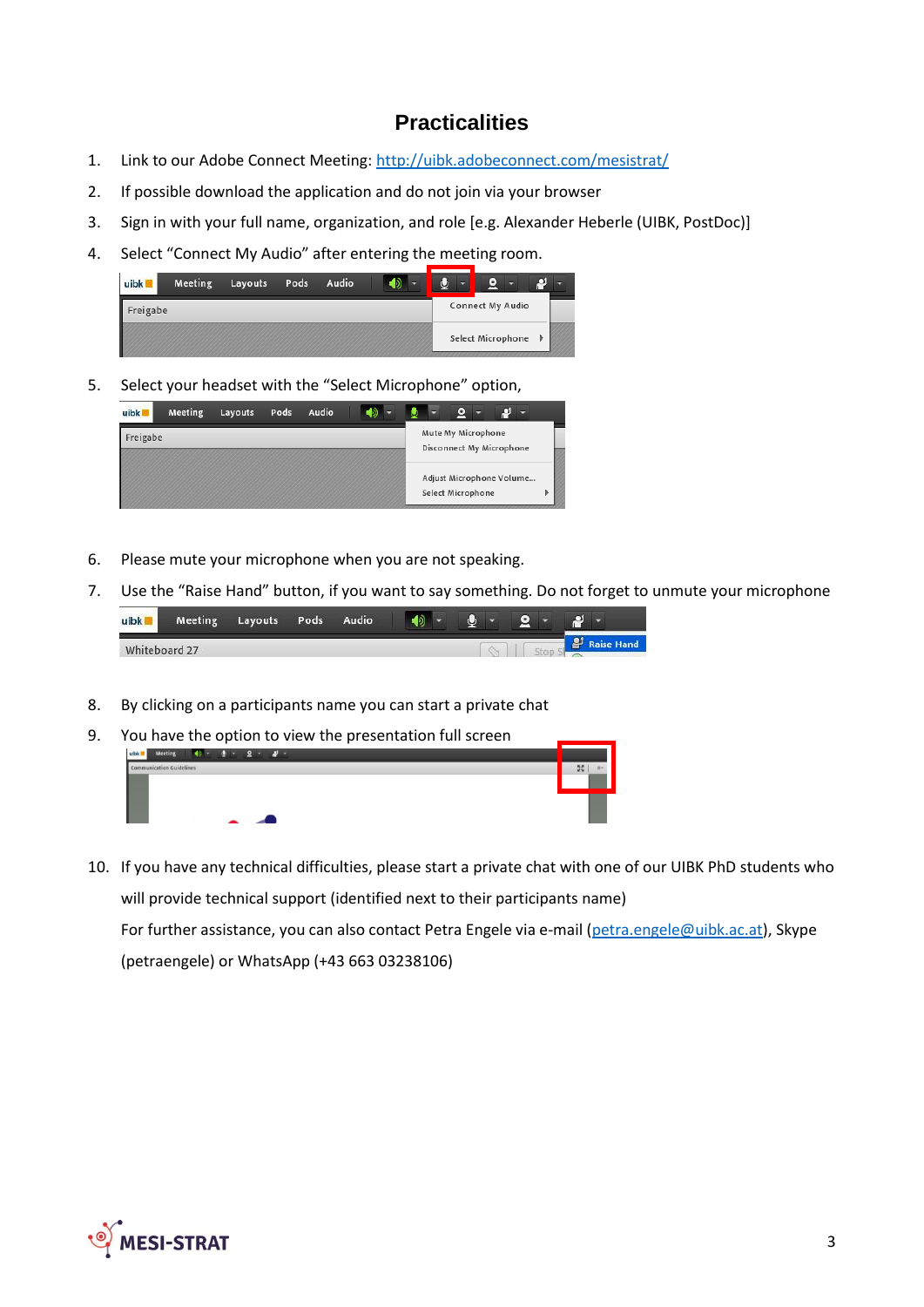# **Meeting Program**

#### **Thursday, April 2nd , 2020**

 $\mathsf{r}$ 

| Time            | Topic                   | <b>Speaker/Contributors</b>    |
|-----------------|-------------------------|--------------------------------|
| $08:30 - 09:00$ | Set-up and Introduction | K. Thedieck / P. Engele (UIBK) |
| $09:00 - 09:30$ | Welcome Address         | K. Thedieck (UIBK)             |

| Session 1: Preclinical and clinical work Chair: C. Opitz |                                                                           |                                           |  |  |  |
|----------------------------------------------------------|---------------------------------------------------------------------------|-------------------------------------------|--|--|--|
| $09:30 - 09:50$                                          | WP1 MESI-REPOSITORY and the ET termina-<br>tion trial (WP7)               | S. Torkler (PATH)                         |  |  |  |
| $09:50 - 10:10$                                          | WP6 CLINICAL STUDIES AND LONGITUDINAL<br>ANALYSES and the WOO-Trial (WP7) | C. Opitz (DKFZ)                           |  |  |  |
| $10:10 - 10:30$                                          | PRECLINICAL MODELS in WP7                                                 | V. Serra (VHIO)<br>B. van den Eynde (DDI) |  |  |  |
| $10:30 - 11:00$                                          | Coffee Break (Possibility for meetings in small groups)                   |                                           |  |  |  |

| Session 2: Experimental and modelling work Chair: K. Thedieck |                                                                            |                                       |  |  |
|---------------------------------------------------------------|----------------------------------------------------------------------------|---------------------------------------|--|--|
| $11:00 - 11:20$                                               | <b>WP3 SIGNALING NETWORKS</b><br>for model parameterization & validation   | C. Sers (CHAB)                        |  |  |
| $11:20 - 11:40$                                               | <b>WP4 METABOLIC NETWORKS</b><br>for model parameterization and validation | M. Ziegler (UiB)                      |  |  |
| $11:40 - 12:20$                                               | WP5 INTEGRATIVE MESI NETWORK MODEL-<br>ING AND NETWORK ANALYSES            | D. Shanley (UNEW)<br>I. Heiland (UiT) |  |  |
|                                                               |                                                                            |                                       |  |  |
| $12:20 - 13:30$                                               | Lunch Break (Possibility for meetings in small groups)                     |                                       |  |  |

| <b>Session 3: General Assembly</b> |                                  |         |  |  |  |
|------------------------------------|----------------------------------|---------|--|--|--|
|                                    | $13:30 - 15:30$ General Assembly | All Pis |  |  |  |

| <b>Session 4: Workshops</b>                                                                        |                                                                                                                                 |                                                                       |  |  |  |  |  |
|----------------------------------------------------------------------------------------------------|---------------------------------------------------------------------------------------------------------------------------------|-----------------------------------------------------------------------|--|--|--|--|--|
| $13:30 - 15:30$<br>PostDocs, PhD,                                                                  | Workshop 1: Chair A. Heberle, UIBK<br>Our next challenge                                                                        |                                                                       |  |  |  |  |  |
| Technicians with<br>IAB: identifica-<br>tion of action<br>points and re-<br>finement of ac-        | Pitch presentation: Exploiting the synergies of<br>large scale data mining with small scale ODE<br>based modelling (A. Heberle) | See list of participants on page 6<br>Pls join after General Assembly |  |  |  |  |  |
| tion plan<br>$15:30 - 17:30$<br>Presentation of<br>action points<br>and discussion<br>with the PIs | Workshop 2: Chair. T. Prentzell, DKFZ<br>The integration challenge                                                              |                                                                       |  |  |  |  |  |
|                                                                                                    | Pitch presentation: preclinical in vitro and in vivo<br>models and clinical data and cohorts in MESI-<br>STRAT (T. Prentzell)   | See list of participants on page 6<br>Pls join after General Assembly |  |  |  |  |  |